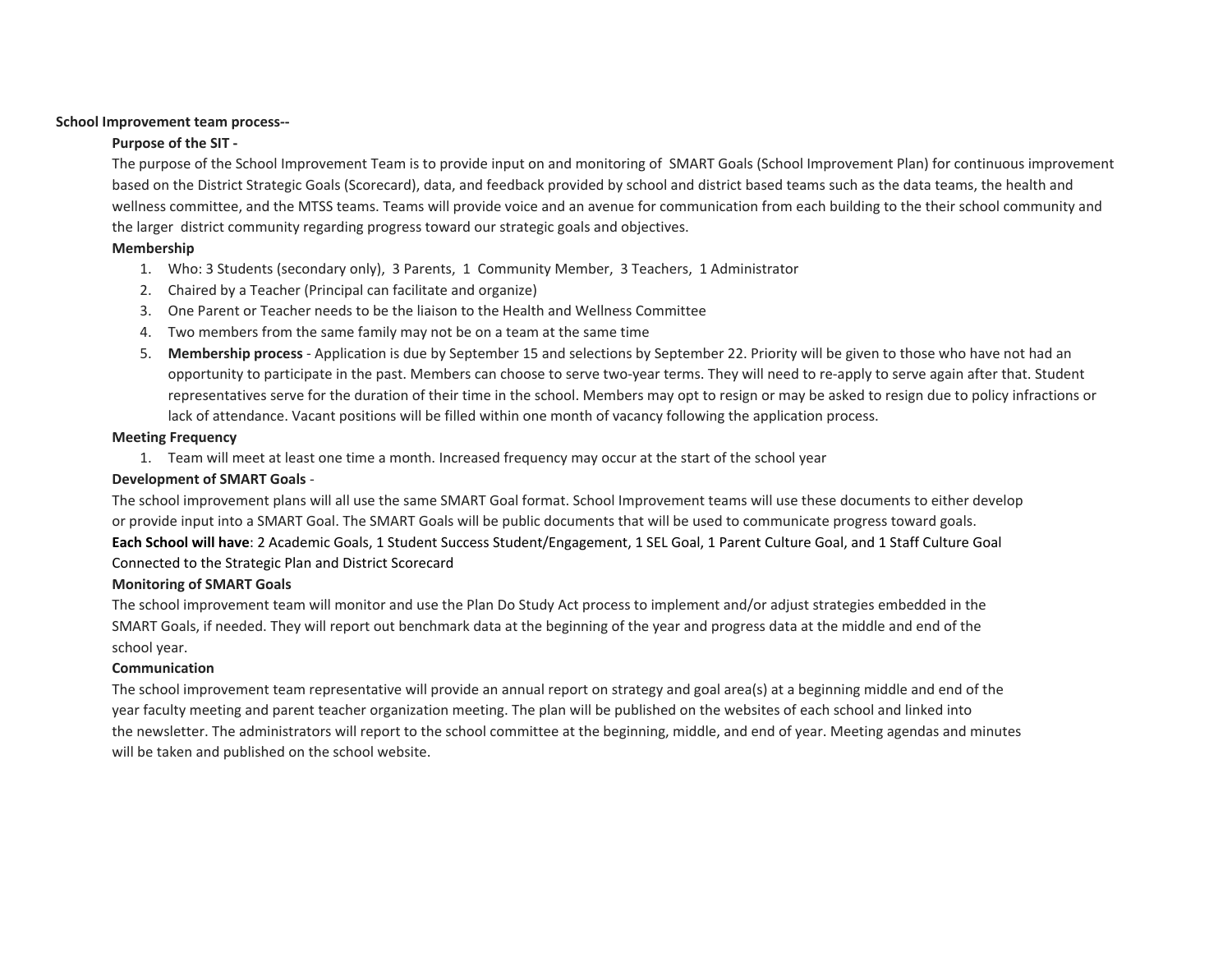# SMART GOALS – TEMPLATE \_\_\_\_\_\_\_\_\_\_\_\_\_\_\_\_\_\_\_\_\_\_\_\_\_\_\_\_\_\_\_\_\_\_\_\_\_\_\_\_\_\_\_\_\_\_\_\_\_\_\_\_\_\_\_\_\_\_\_\_\_\_\_\_\_\_

SMART goals help improve achievement and success. A SMART goal clarifies exactly what is expected and the measures used to determine if the goal is achieved and successfully completed.

## **A SMART goal is**:

**Specific (and strategic)**: Linked to position summary, departmental goals/mission, and/or overall school goals and strategic plans. Answers the question—Who? and What?

**Measurable:** The success toward meeting the goal can be measured. Answers the question—How?

**Attainable/Achievable:** Goals are realistic and can be achieved in a specific amount of time and are reasonable.

**Relevant and realistic:** The goals are aligned with current tasks and projects and focus in one defined area; include the expected result.

**Time frame:** Goals have a clearly defined time-frame including a target or deadline date.

*Examples:*

# Not a SMART goal:

● Employee will improve his/her writing skills.

Does not identify a measurement or time frame, nor identify why the improvement is needed or how it will be used.

# SMART goal:

The Department has identified a goal to improve communications with administrative staff by implementing an internal departmental newsletter. Elaine will complete a business writing course by May 2015 and will publish the first monthly newsletter by September 2015. Elaine will gather input and/or articles from others in the department and draft the newsletter for supervisor review, and when approved by supervisor, distribute the newsletter to staff by the 15<sup>th</sup> of each month. Template Modified from *Learning by Doing* (2010) Solution Tree Press